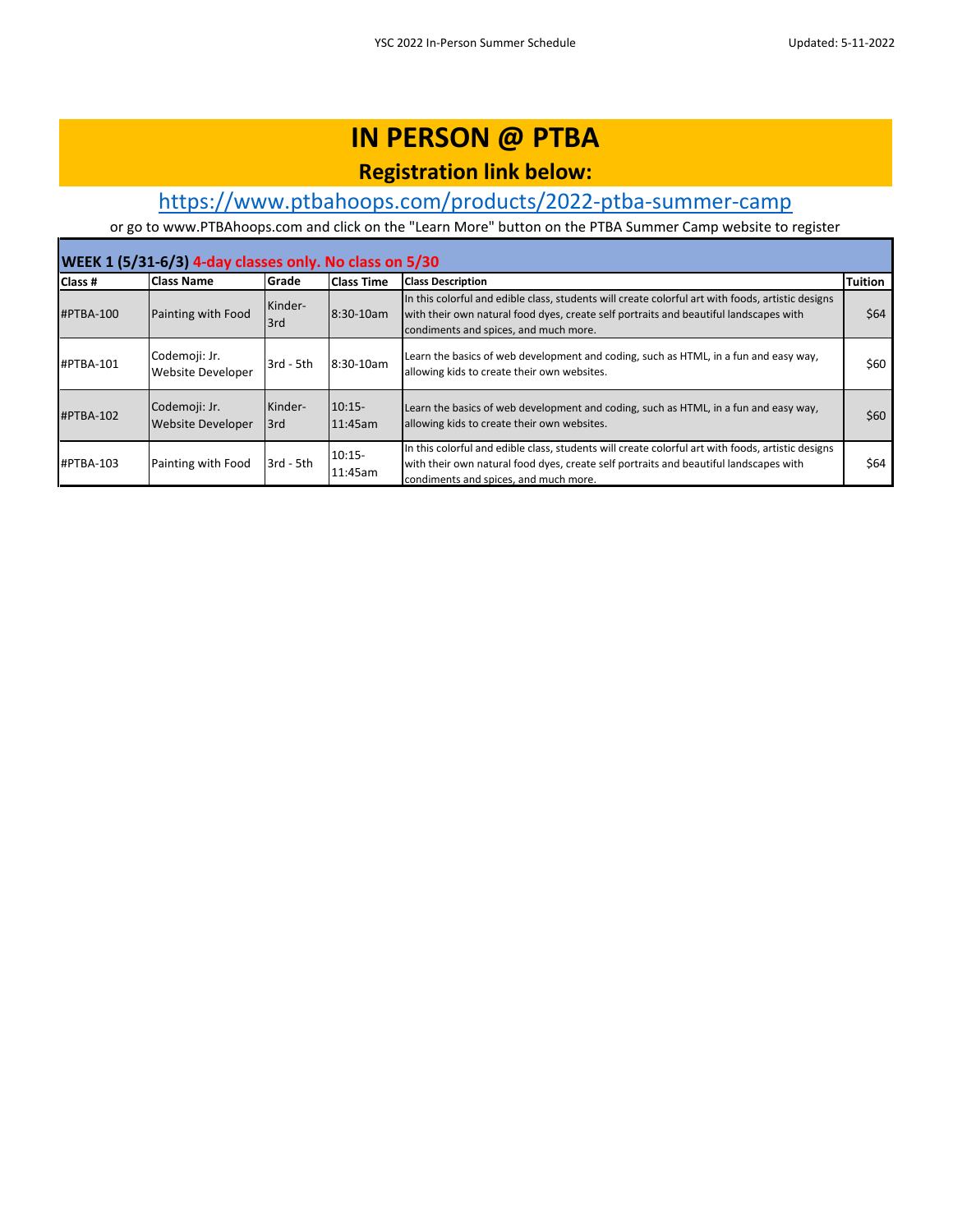## **IN PERSON @ PTBA Registration link below:**

### [h](https://www.ptbahoops.com/products/2022-ptba-summer-camp)ttps://www.ptbahoops.com/products/2022-ptba-summer-camp

| <b>WEEK 2 (6/6-6/10)</b> |                                             |                |                     |                                                                                                                                                                                                                                                                                                                                                                                                                                                                                  |         |  |  |
|--------------------------|---------------------------------------------|----------------|---------------------|----------------------------------------------------------------------------------------------------------------------------------------------------------------------------------------------------------------------------------------------------------------------------------------------------------------------------------------------------------------------------------------------------------------------------------------------------------------------------------|---------|--|--|
| Class #                  | <b>Class Name</b>                           | Grade          | <b>Class Time</b>   | <b>Class Description</b>                                                                                                                                                                                                                                                                                                                                                                                                                                                         | Tuition |  |  |
| #PTBA-200                | Edible Science                              | Kinder-<br>3rd | 8:30-10am           | Eat your science experiment? Yes! In this class you will learn the science behind some of<br>your favorite sweet foods, you will get to experiment with them, create beautiful art with<br>them, and yes, even eat them! So come join us for some fun-filled and stomach-filling<br>experiments!                                                                                                                                                                                 | \$80    |  |  |
| #PTBA-201                | ClickTeam Fusion:<br>Fun Apps               | 3rd - 5th      | 8:30-10am           | Have you ever wondered how those cool apps on cell phones work or have you enjoyed<br>playing those cool apps on cell phones, iPads, Kindles, or other devices? If so, then come<br>join us and learn the exciting world of ClickTeam Fusion, where YOU get to be the creative<br>programmer, level designer, and character builder. Yes, young students can learn to design<br>simple apps with just the click of their mouse and even publish them onto multiple<br>platforms. | \$75    |  |  |
| #PTBA-202                | <b>ClickTeam Fusion:</b><br><b>Fun Apps</b> | Kinder-<br>3rd | $10:15-$<br>11:45am | Have you ever wondered how those cool apps on cell phones work or have you enjoyed<br>playing those cool apps on cell phones, iPads, Kindles, or other devices? If so, then come<br>join us and learn the exciting world of ClickTeam Fusion, where YOU get to be the creative<br>programmer, level designer, and character builder. Yes, young students can learn to design<br>simple apps with just the click of their mouse and even publish them onto multiple<br>platforms. | \$75    |  |  |
| #PTBA-203                | <b>Edible Science</b>                       | 3rd - 5th      | $10:15-$<br>11:45am | Eat your science experiment? Yes! In this class you will learn the science behind some of<br>your favorite sweet foods, you will get to experiment with them, create beautiful art with<br>them, and yes, even eat them! So come join us for some fun-filled and stomach-filling<br>experiments!                                                                                                                                                                                 | \$80    |  |  |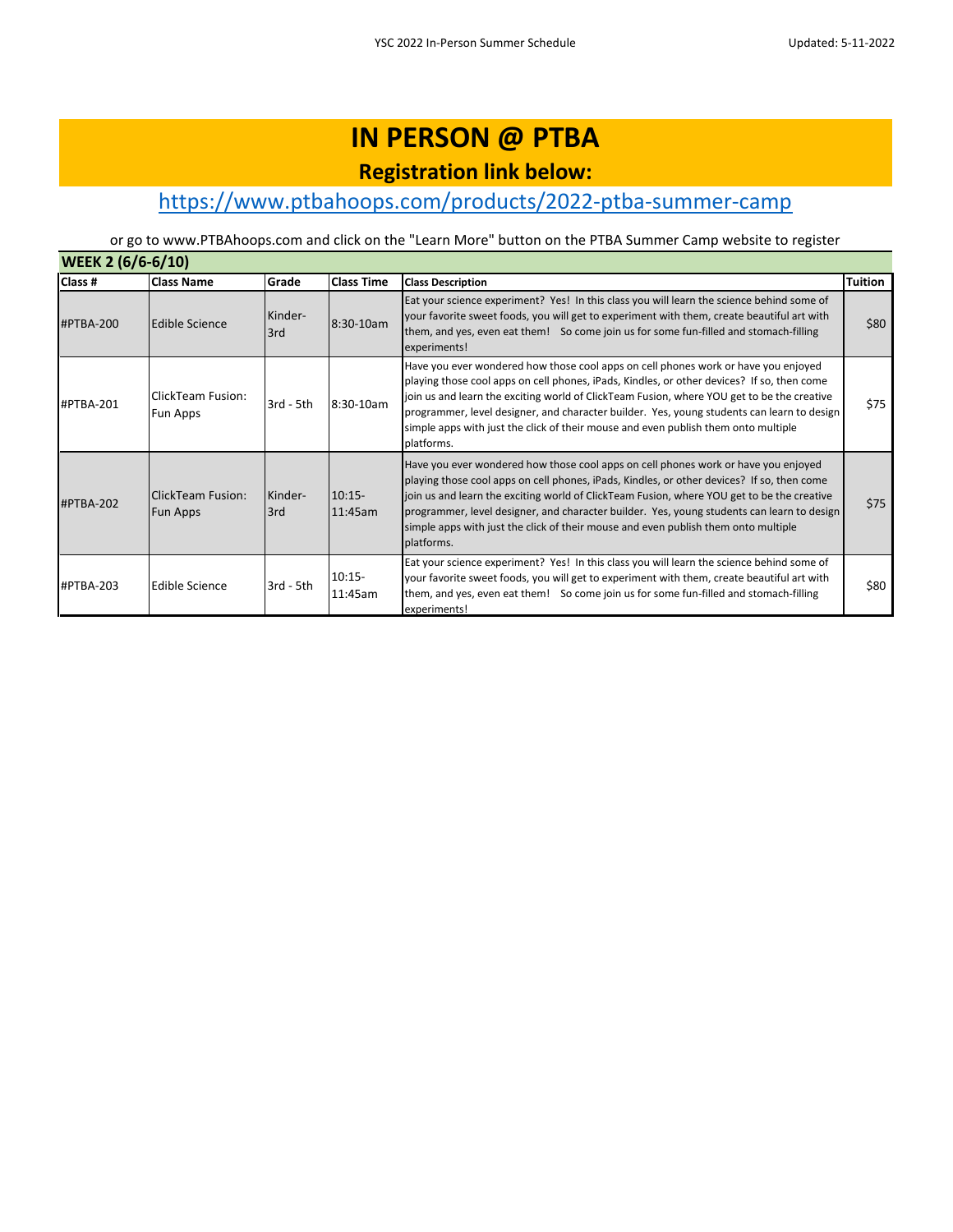### [h](https://www.ptbahoops.com/products/2022-ptba-summer-camp)ttps://www.ptbahoops.com/products/2022-ptba-summer-camp

| <b>WEEK 3 (6/13-6/17)</b> |                                                   |             |                     |                                                                                                                                                                                                                                                                                                                                                                                                           |         |  |  |  |
|---------------------------|---------------------------------------------------|-------------|---------------------|-----------------------------------------------------------------------------------------------------------------------------------------------------------------------------------------------------------------------------------------------------------------------------------------------------------------------------------------------------------------------------------------------------------|---------|--|--|--|
| Class #                   | <b>Class Name</b>                                 | Grade       | <b>Class Time</b>   | <b>Class Description</b>                                                                                                                                                                                                                                                                                                                                                                                  | Tuition |  |  |  |
| #PTBA-300                 | Coding Robots: Robo Kinder-<br>Fun                | 3rd         | 8:30-10am           | Learn basic programming rules to maneuver your hand-held robot, Dash, through various<br>types of mazes, obstacle courses, and terrains. Watch and physically handle Dash as you<br>program it through various challenging levels using the Wonder app. Learn the basic<br>principles of physics required to maneuver Dash.                                                                               | \$75    |  |  |  |
| #PTBA-301                 | Jr. Artist: Around the<br>World in 5 Days         | $3rd - 5th$ | 8:30-10am           | It's time to give your computer mouse a break and take out your art supplies! Come join us<br>for an hour long multi-cultural art class, where you will draw folk art from different<br>cultures, such as Japanese Mingei art, Chinese Gong-bi art, Mexican artesanias, Egyptian<br>art, Sri Lankan traditional art, and many more. Come discover the amazing world of art<br>around the world in 5 days! | \$80    |  |  |  |
| #PTBA-302                 | Jr. Artist: Around the Kinder-<br>World in 5 Days | 3rd         | $10:15-$<br>11:45am | It's time to give your computer mouse a break and take out your art supplies! Come join us<br>for an hour long multi-cultural art class, where you will draw folk art from different<br>cultures, such as Japanese Mingei art, Chinese Gong-bi art, Mexican artesanias, Egyptian<br>art, Sri Lankan traditional art, and many more. Come discover the amazing world of art<br>around the world in 5 days! | \$80    |  |  |  |
| #PTBA-303                 | Coding Robots: Robo<br>Fun                        | $3rd - 5th$ | $10:15-$<br>11:45am | Learn basic programming rules to maneuver your hand-held robot, Dash, through various<br>types of mazes, obstacle courses, and terrains. Watch and physically handle Dash as you<br>program it through various challenging levels using the Wonder app. Learn the basic<br>principles of physics required to maneuver Dash.                                                                               | \$75    |  |  |  |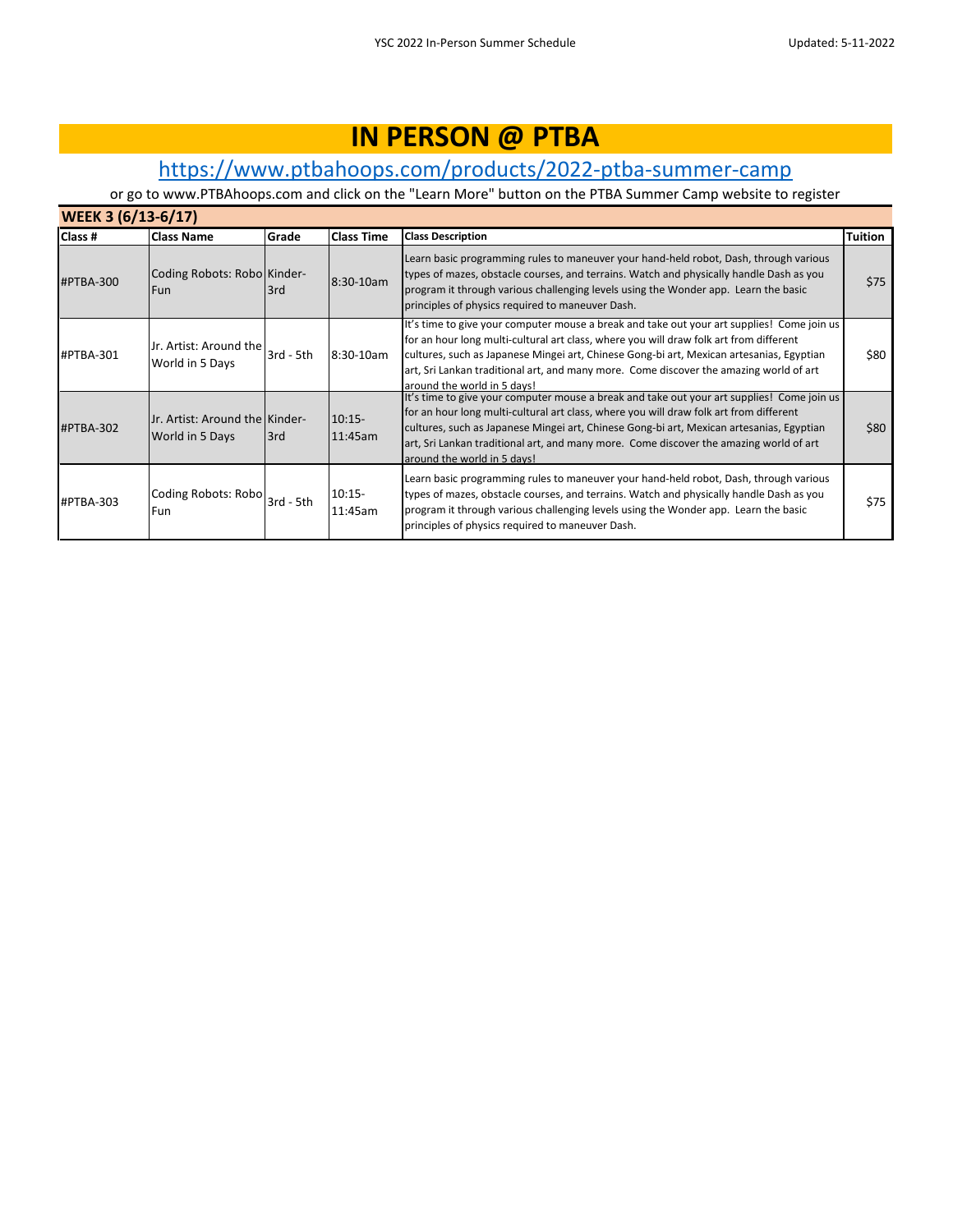### [h](https://www.ptbahoops.com/products/2022-ptba-summer-camp)ttps://www.ptbahoops.com/products/2022-ptba-summer-camp

| Class #   | <b>Class Name</b>                      | Grade           | <b>Class Time</b>   | <b>Class Description</b>                                                                                                                                                                                                                                                                                                                                                                                                                                                                                                                                                                                                                                                                                                                                                                                                                       | <b>Tuition</b> |
|-----------|----------------------------------------|-----------------|---------------------|------------------------------------------------------------------------------------------------------------------------------------------------------------------------------------------------------------------------------------------------------------------------------------------------------------------------------------------------------------------------------------------------------------------------------------------------------------------------------------------------------------------------------------------------------------------------------------------------------------------------------------------------------------------------------------------------------------------------------------------------------------------------------------------------------------------------------------------------|----------------|
| #PTBA-400 | <b>Pokemon STEAM</b><br>Challenge      | Kinder-<br>3rd  | 8:30-10am           | Hey there, all Pokemon Trainers! Come join us and learn the science behind your favorite<br>Pokemon along with their type weaknesses, resistance, and immunities and how they<br>relate to the real world. Then get ready to choose your favorite Pokemon and have a<br>virtual battle with your classmates to get your body moving. Then finally, wind down from<br>all that battling and learn to draw your favorite Pokemon. Pokemon Trainers are<br>passionate about their Pokemon, so we will definitely make some time for show and tell<br>and sharing of Pokemon knowledgewho knows, you might even learn something new.<br>You'll definitely get a well rounded experience in this class, you will learn science, get some<br>exercise, learn to draw, and learn more about Pokemon! So, who's up for the Pokemon<br>STEAM challenge? | \$80           |
| #PTBA-401 | Minecraft<br><b>Education: Farming</b> | 3rd - 5th       | 8:30-10am           | Students will have a blast learning the basics of Minecraft and collaborative play while<br>learning about sustainable farming and animal husbandry. So come and join us for an hour<br>of fun "building" experiences through play.                                                                                                                                                                                                                                                                                                                                                                                                                                                                                                                                                                                                            | \$75           |
| #PTBA-402 | Minecraft<br><b>Education: Farming</b> | Kinder-<br>13rd | $10:15-$<br>11:45am | Students will have a blast learning the basics of Minecraft and collaborative play while<br>learning about sustainable farming and animal husbandry. So come and join us for an hour<br>of fun "building" experiences through play.                                                                                                                                                                                                                                                                                                                                                                                                                                                                                                                                                                                                            | \$75           |
| #PTBA-403 | Pokemon STEAM<br>Challenge             | 3rd - 5th       | $10:15-$<br>11:45am | Hey there, all Pokemon Trainers! Come join us and learn the science behind your favorite<br>Pokemon along with their type weaknesses, resistance, and immunities and how they<br>relate to the real world. Then get ready to choose your favorite Pokemon and have a<br>virtual battle with your classmates to get your body moving. Then finally, wind down from<br>all that battling and learn to draw your favorite Pokemon. Pokemon Trainers are<br>passionate about their Pokemon, so we will definitely make some time for show and tell<br>and sharing of Pokemon knowledgewho knows, you might even learn something new.<br>You'll definitely get a well rounded experience in this class, you will learn science, get some<br>exercise, learn to draw, and learn more about Pokemon! So, who's up for the Pokemon<br>STEAM challenge? | \$80           |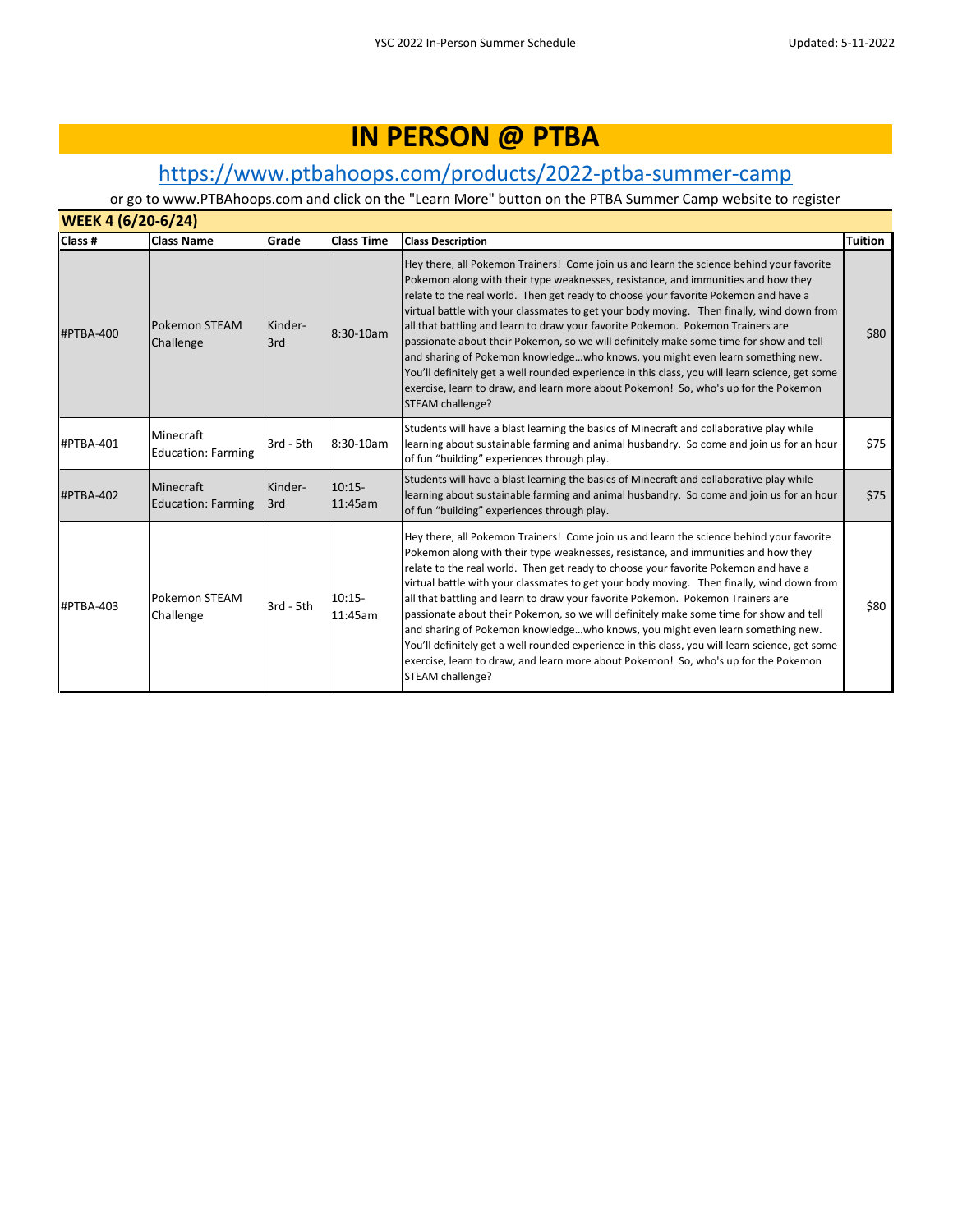### [h](https://www.ptbahoops.com/products/2022-ptba-summer-camp)ttps://www.ptbahoops.com/products/2022-ptba-summer-camp

| <b>WEEK 5 (6/27-7/1)</b> |                                                  |                |                     |                                                                                                                                                                                                                                                                                                                                                                                                                                         |                |  |
|--------------------------|--------------------------------------------------|----------------|---------------------|-----------------------------------------------------------------------------------------------------------------------------------------------------------------------------------------------------------------------------------------------------------------------------------------------------------------------------------------------------------------------------------------------------------------------------------------|----------------|--|
| Class #                  | <b>Class Name</b>                                | Grade          | <b>Class Time</b>   | <b>Class Description</b>                                                                                                                                                                                                                                                                                                                                                                                                                | <b>Tuition</b> |  |
| #PTBA-500                | Coding Unplugged                                 | Kinder-<br>3rd | $8:30 - 10am$       | In this class, you will learn how computers operate, how coding works, how robots do<br>things, and how computer applications function without the use of any computers or<br>computer applications! That's right! In this unplugged class, you will learn all of this<br>through actual hands-on crafts, "dances", and drawings.                                                                                                       | \$80           |  |
| NEW!!<br>#PTBA-501       | Minecraft<br><b>Education: Animal</b><br>Coaster | $3rd - 5th$    | 8:30-10am           | What happened to the dodo bird, mammoths, and saber tooth tiger? Why should we care<br>about our natural environment? And what do orangutans have to do with humans? If you<br>are curious about any of these questions or animals in general, then in Minecraft Animal<br>Coaster, you will use Minecraft Education Edition to answer these and many more<br>questions having to do with extinct and existing animals on planet earth. | \$75           |  |
| NEW!!<br>#PTBA-502       | Minecraft<br>Education: Animal<br>Coaster        | Kinder-<br>3rd | $10:15-$<br>11:45am | What happened to the dodo bird, mammoths, and saber tooth tiger? Why should we care<br>about our natural environment? And what do orangutans have to do with humans? If you<br>are curious about any of these questions or animals in general, then in Minecraft Animal<br>Coaster, you will use Minecraft Education Edition to answer these and many more<br>questions having to do with extinct and existing animals on planet earth. | \$75           |  |
| #PTBA-503                | Coding Unplugged                                 | $3rd - 5th$    | $10:15-$<br>11:45am | In this class, you will learn how computers operate, how coding works, how robots do<br>things, and how computer applications function without the use of any computers or<br>computer applications! That's right! In this unplugged class, you will learn all of this<br>through actual hands-on crafts, "dances", and drawings.                                                                                                       | \$80           |  |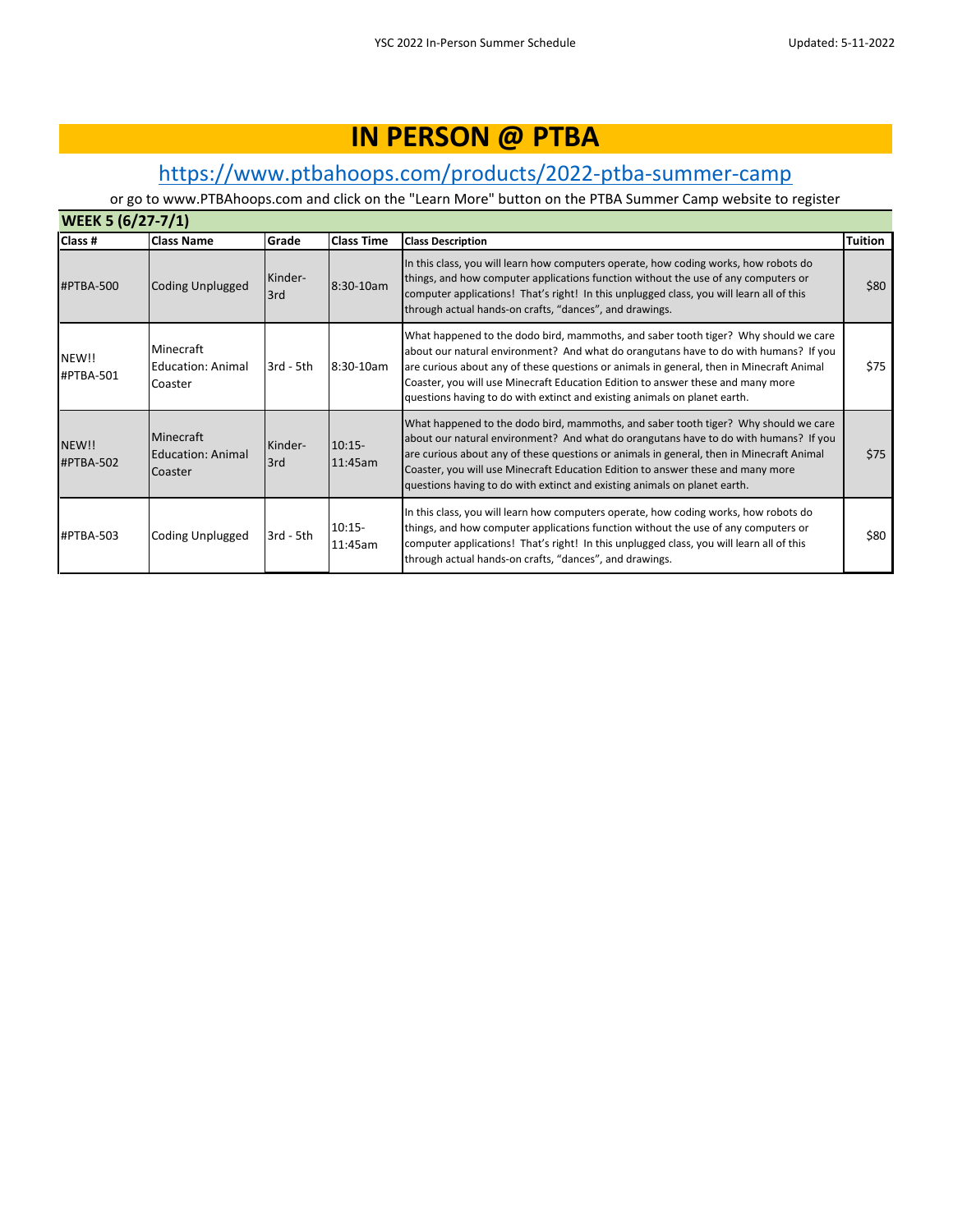### [h](https://www.ptbahoops.com/products/2022-ptba-summer-camp)ttps://www.ptbahoops.com/products/2022-ptba-summer-camp

| WEEK 6 (7/5-7/8) 4-day classes only. No class on 7/4 |                                          |                |                     |                                                                                                                                                                                                                                                                                                 |                |  |  |  |
|------------------------------------------------------|------------------------------------------|----------------|---------------------|-------------------------------------------------------------------------------------------------------------------------------------------------------------------------------------------------------------------------------------------------------------------------------------------------|----------------|--|--|--|
| Class #                                              | <b>Class Name</b>                        | Grade          | <b>Class Time</b>   | <b>Class Description</b>                                                                                                                                                                                                                                                                        | <b>Tuition</b> |  |  |  |
| #PTBA-600                                            | Codemoji:<br>Beginning JavaScript 3rd    | Kinder-        | 8:30-10am           | Learn the basics of JavaScript development and coding in a fun and easy way. Students will<br>move at their own pace to learn coding concepts and apply them strategically to enhance<br>basic web development skills.                                                                          | \$60           |  |  |  |
| NEW!!<br>#PTBA-601                                   | Soapy Science                            | 3rd - 5th      | 8:30-10am           | Learn soap physics by creating big, small, and micro bubbles in this fun-filled class where<br>students get to go outside and create all sizes of bubbles. Students will also learn some<br>chemistry as they will experiment with different ingredients to create sturdy and giant<br>bubbles. | \$64           |  |  |  |
| NEW!!<br>#PTBA-602                                   | Soapy Science                            | Kinder-<br>3rd | $10:15-$<br>11:45am | Learn soap physics by creating big, small, and micro bubbles in this fun-filled class where<br>students get to go outside and create all sizes of bubbles. Students will also learn some<br>chemistry as they will experiment with different ingredients to create sturdy and giant<br>bubbles. | \$64           |  |  |  |
| #PTBA-603                                            | Codemoji:<br><b>Beginning JavaScript</b> | 3rd - 5th      | $10:15-$<br>11:45am | Learn the basics of JavaScript development and coding in a fun and easy way. Students will<br>move at their own pace to learn coding concepts and apply them strategically to enhance<br>basic web development skills.                                                                          | \$60           |  |  |  |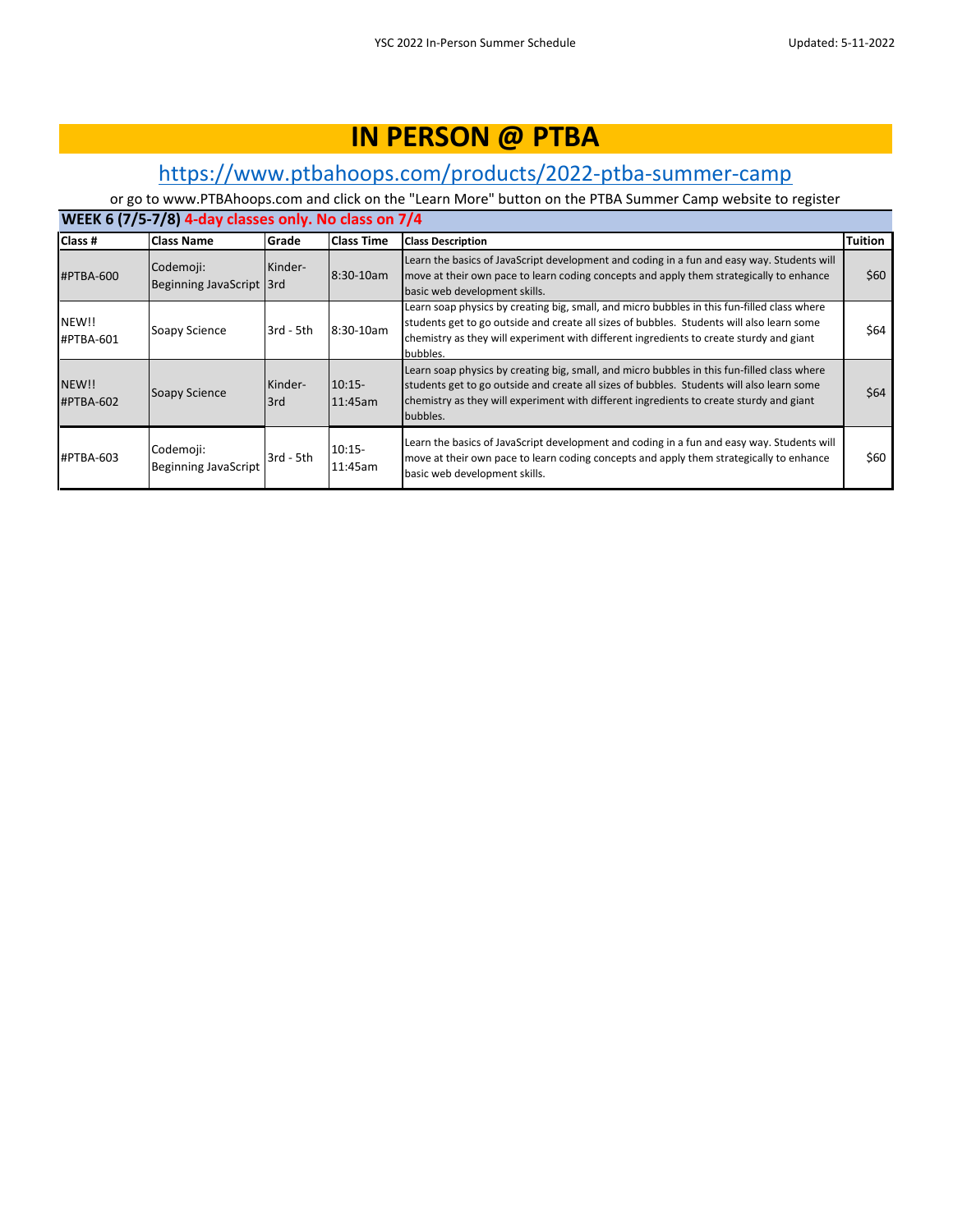### [h](https://www.ptbahoops.com/products/2022-ptba-summer-camp)ttps://www.ptbahoops.com/products/2022-ptba-summer-camp

| WEEK 7 (7/11-7/15) |                                          |                |                     |                                                                                                                                                                                                                                                                                                                                                                                                                                                                                                                                     |         |  |  |
|--------------------|------------------------------------------|----------------|---------------------|-------------------------------------------------------------------------------------------------------------------------------------------------------------------------------------------------------------------------------------------------------------------------------------------------------------------------------------------------------------------------------------------------------------------------------------------------------------------------------------------------------------------------------------|---------|--|--|
| Class #            | <b>Class Name</b>                        | Grade          | <b>Class Time</b>   | <b>Class Description</b>                                                                                                                                                                                                                                                                                                                                                                                                                                                                                                            | Tuition |  |  |
| #PTBA-700          | Critters on the Move                     | Kinder-<br>3rd | 8:30-10am           | Are you fascinated by the world of bugs, or are you interested in their habits and their life<br>cycles, or just plain curious about them? Well, then come join us and learn about different<br>bugs and how they are an indispensable part of our ecosystem. The best part of this class,<br>though, is that you can even get to take some of these critters home!                                                                                                                                                                 | \$80    |  |  |
| #PTBA-701          | Lil Graphic<br>Designers: Emoji<br>Maker | $3rd - 5th$    | 8:30-10am           | Are you an artist, doodler, or sketch artist? Do you love sharing your funny and hilarious<br>digital artistic creations? Do you have an eye for color patterns and designing? Do you<br>wish to inspire and captivate your family and friends? If the answer is yes to any of these,<br>then come learn how to create clipart and edit pictures using graphic designing computer<br>skills. Then share your masterpieces with your family and friends. So come join us for an<br>hour of imaginative and creative digital drawing! | \$75    |  |  |
| #PTBA-702          | Lil Graphic<br>Designers: Emoji<br>Maker | Kinder-<br>3rd | $10:15-$<br>11:45am | Are you an artist, doodler, or sketch artist? Do you love sharing your funny and hilarious<br>digital artistic creations? Do you have an eye for color patterns and designing? Do you<br>wish to inspire and captivate your family and friends? If the answer is yes to any of these,<br>then come learn how to create clipart and edit pictures using graphic designing computer<br>skills. Then share your masterpieces with your family and friends. So come join us for an<br>hour of imaginative and creative digital drawing! | \$75    |  |  |
| #PTBA-703          | Critters on the Move 3rd - 5th           |                | $10:15-$<br>11:45am | Are you fascinated by the world of bugs, or are you interested in their habits and their life<br>cycles, or just plain curious about them? Well, then come join us and learn about different<br>bugs and how they are an indispensable part of our ecosystem. The best part of this class,<br>though, is that you can even get to take some of these critters home!                                                                                                                                                                 | \$80    |  |  |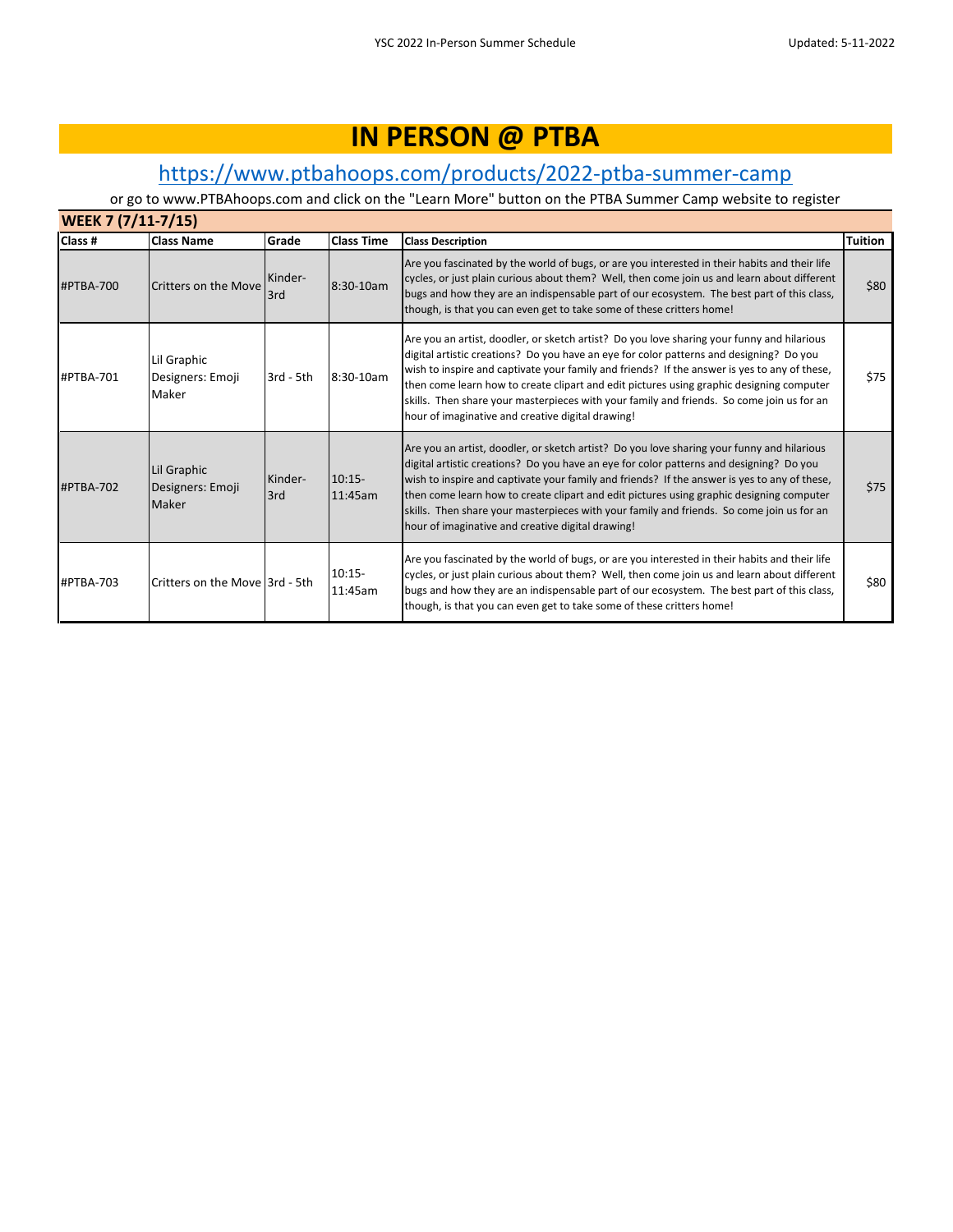### [h](https://www.ptbahoops.com/products/2022-ptba-summer-camp)ttps://www.ptbahoops.com/products/2022-ptba-summer-camp

| <b>WEEK8 (7/18-7/22)</b> |                                 |           |                     |                                                                                                                                                                                                          |         |  |  |  |
|--------------------------|---------------------------------|-----------|---------------------|----------------------------------------------------------------------------------------------------------------------------------------------------------------------------------------------------------|---------|--|--|--|
| Class #                  | <b>Class Name</b>               | Grade     | <b>Class Time</b>   | <b>Class Description</b>                                                                                                                                                                                 | Tuition |  |  |  |
|                          |                                 | Kinder-   |                     | Do you love blowing things up? Can't get enough of the anticipation? Then come join us                                                                                                                   |         |  |  |  |
| #PTBA-800                | <b>Chemical Explosions</b>      | 3rd       | 8:30-10am           | and learn chemistry while conducting safe and controlled explosions involving solids,                                                                                                                    | \$80    |  |  |  |
|                          |                                 |           |                     | liquids, and powders.                                                                                                                                                                                    |         |  |  |  |
|                          |                                 |           |                     | Have you ever wondered how those cool apps on cell phones work or have you enjoyed                                                                                                                       |         |  |  |  |
|                          |                                 |           |                     | playing those cool apps on cell phones, iPads, Kindles, or other devices? If so, then come                                                                                                               |         |  |  |  |
| #PTBA-801                | ClickTeam Fusion:               | 3rd - 5th | $8:30-10am$         | join us and learn the exciting world of ClickTeam Fusion, where YOU get to be the creative                                                                                                               | \$75    |  |  |  |
|                          | Fun Apps 2                      |           |                     | programmer, level designer, and character builder. Yes, young students can learn to design                                                                                                               |         |  |  |  |
|                          |                                 |           |                     | simple apps with just the click of their mouse and even publish them onto multiple                                                                                                                       |         |  |  |  |
|                          |                                 |           |                     | platforms.                                                                                                                                                                                               |         |  |  |  |
|                          |                                 |           |                     | Have you ever wondered how those cool apps on cell phones work or have you enjoyed                                                                                                                       |         |  |  |  |
|                          |                                 |           |                     | playing those cool apps on cell phones, iPads, Kindles, or other devices? If so, then come                                                                                                               |         |  |  |  |
| #PTBA-802                | ClickTeam Fusion:               | Kinder-   | $10:15-$            | join us and learn the exciting world of ClickTeam Fusion, where YOU get to be the creative                                                                                                               | \$75    |  |  |  |
|                          | Fun Apps 2                      | 3rd       | 11:45am             | programmer, level designer, and character builder. Yes, young students can learn to design                                                                                                               |         |  |  |  |
|                          |                                 |           |                     | simple apps with just the click of their mouse and even publish them onto multiple                                                                                                                       |         |  |  |  |
|                          |                                 |           |                     | platforms.                                                                                                                                                                                               |         |  |  |  |
| #PTBA-803                | Chemical Explosions   3rd - 5th |           | $10:15-$<br>11:45am | Do you love blowing things up? Can't get enough of the anticipation? Then come join us<br>and learn chemistry while conducting safe and controlled explosions involving solids,<br>liquids, and powders. | \$80    |  |  |  |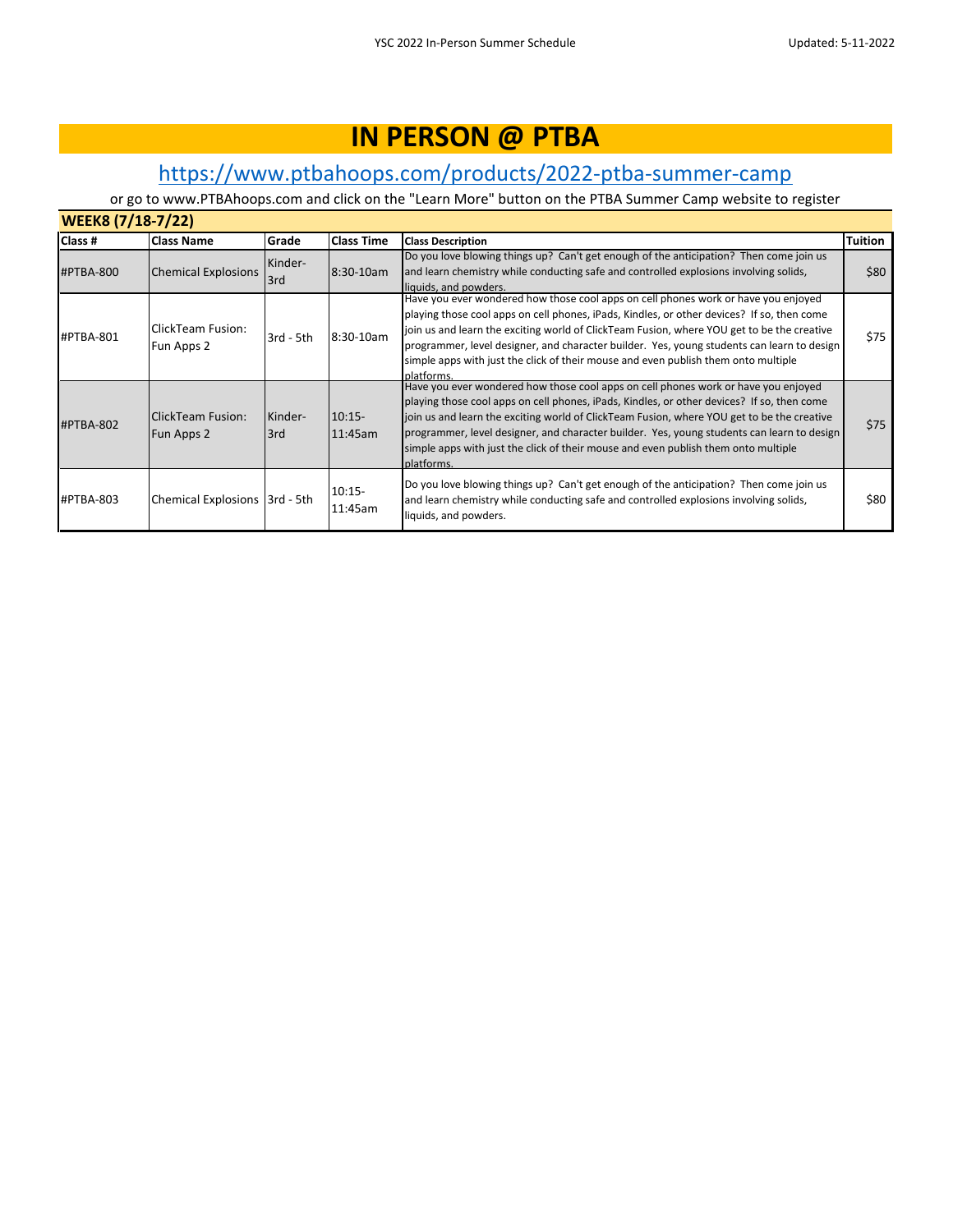### [h](https://www.ptbahoops.com/products/2022-ptba-summer-camp)ttps://www.ptbahoops.com/products/2022-ptba-summer-camp

| WEEK9 (7/25-7/29) |                           |                |                     |                                                                                                                                                                                                                                                                                                                                                                                                                                 |         |  |  |  |
|-------------------|---------------------------|----------------|---------------------|---------------------------------------------------------------------------------------------------------------------------------------------------------------------------------------------------------------------------------------------------------------------------------------------------------------------------------------------------------------------------------------------------------------------------------|---------|--|--|--|
| Class #           | <b>Class Name</b>         | Grade          | <b>Class Time</b>   | <b>Class Description</b>                                                                                                                                                                                                                                                                                                                                                                                                        | Tuition |  |  |  |
| #PTBA-900         | <b>Slimey Science</b>     | Kinder-<br>3rd | 8:30-10am           | Like things that ooze, things that are squishy, things that are icky, and things that are<br>slimey? Then come join us and learn the chemistry behind many different types of slimes<br>all while making and experimenting with slime!                                                                                                                                                                                          | \$80    |  |  |  |
| #PTBA-901         | Digital Musician's<br>Lab | $3rd - 5th$    | 8:30-10am           | Want to create your own music? Do you want to "see" music and sounds? Well in this<br>class you will get to do that and also learn about harmonics, strings, melodies, chords,<br>arpeggios, sound waves, and rhythm. You will make your own songs and learn about music<br>and the science behind music. Repeating students are welcome since this is a creative class<br>where repeating students can create new experiences. | \$75    |  |  |  |
| #PTBA-902         | Digital Musician's<br>Lab | Kinder-<br>3rd | $10:15-$<br>11:45am | Want to create your own music? Do you want to "see" music and sounds? Well in this<br>class you will get to do that and also learn about harmonics, strings, melodies, chords,<br>arpeggios, sound waves, and rhythm. You will make your own songs and learn about music<br>and the science behind music. Repeating students are welcome since this is a creative class<br>where repeating students can create new experiences. | \$75    |  |  |  |
| #PTBA-903         | <b>Slimey Science</b>     | $3rd - 5th$    | $10:15-$<br>11:45am | Like things that ooze, things that are squishy, things that are icky, and things that are<br>slimey? Then come join us and learn the chemistry behind many different types of slimes<br>all while making and experimenting with slime!                                                                                                                                                                                          | \$80    |  |  |  |